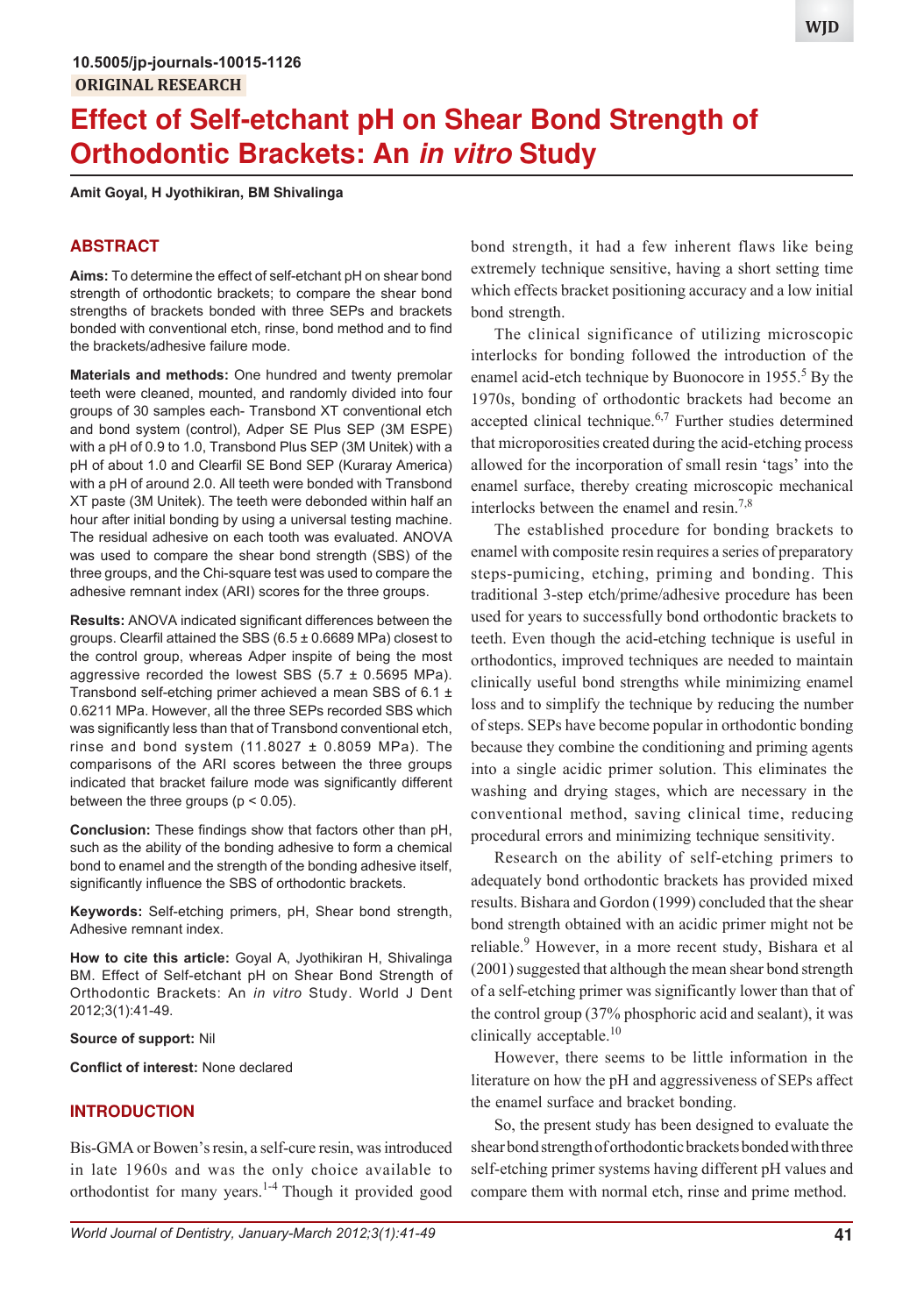## **MATERIALS AND METHODS**

This study was designed to compare the shear bond strength of orthodontic brackets bonded with three different selfetching primers having different pH values and also to compare these shear bond strength values to that of brackets bonded by conventional etch, rinse and bond method.

For the purpose of the study 120 freshly extracted premolars were collected and stored in a solution of 0.2% (weight/volume) thymol.

To meet the criteria for this study, the teeth were selected only if:

- They had intact buccal enamel
- They had not been pretreated with chemical agents (e.g. hydrogen peroxide)
- They had no surface cracks from extraction forceps
- They had no caries.

The teeth were embedded in acrylic resin placed in cuboidal aluminum blocks. A mounting jig (Figs 1A to C) was used to align the facial surfaces of the teeth perpendicular with the bottom of the mold. This kept the buccal surface of the tooth parallel to the applied force during the shear test. After mounting, the teeth were cleaned and polished with pumice and rubber prophylactic cup for 10 seconds.

Metallic first premolar brackets (Dentaurum equilibrium 2) were used (Fig. 5) the three SEPs used in this study were as follows:

- Adper SE Plus (3M ESPE) (Fig. 4B)
- ï Clearfil SE Bond (Kuraray America) (Fig. 4D)
- Transbond Plus (3M Unitek) (Fig. 4C).

In the conventional group, 3M Unitek etchant and 3M Unitek Transbond XT light cure adhesive primer (Fig. 4A) were used for etching and priming the tooth surface respectively.

These SEPs were applied to the mounted teeth according to the protocols suggested by the manufacturers.

The same light-cured composite adhesive resin, Transbond XT paste (3M Unitek) (Fig. 2), and the same light source, Monitex Bluelex LD-105 LED light curing unit (Fig. 3), were used to bond brackets in all the groups.

Samples were divided into four different groups each containing 30 teeth (Figs 6A to D):

*Group 1*: Control group—bonding with conventional acid etching and priming

*Group 2*: Experimental group A—bonding with Adper SE Plus SEP

*Group 3*: Experimental group B—bonding with Transbond XT SEP

*Group 4*: Experimental group C—bonding with Clearfil SE Bond SEP

The pH of Adper is marketed as 0.9 to 1.0, but it might be as low as  $0.4$ .<sup>11</sup> The pH of Transbond Plus is about  $1.0$ .<sup>12</sup> The pH of Clearfil SE Bond is 2.0.<sup>13</sup>



Figs 1A to C: Wooden jig for mounting extracted teeth into aluminum cuboids with acrylic resin: (A) Before mounting, (B) after pasting teeth to the tape, (C) after putting acrylic resin



**Fig. 2:** Composite used for bonding brackets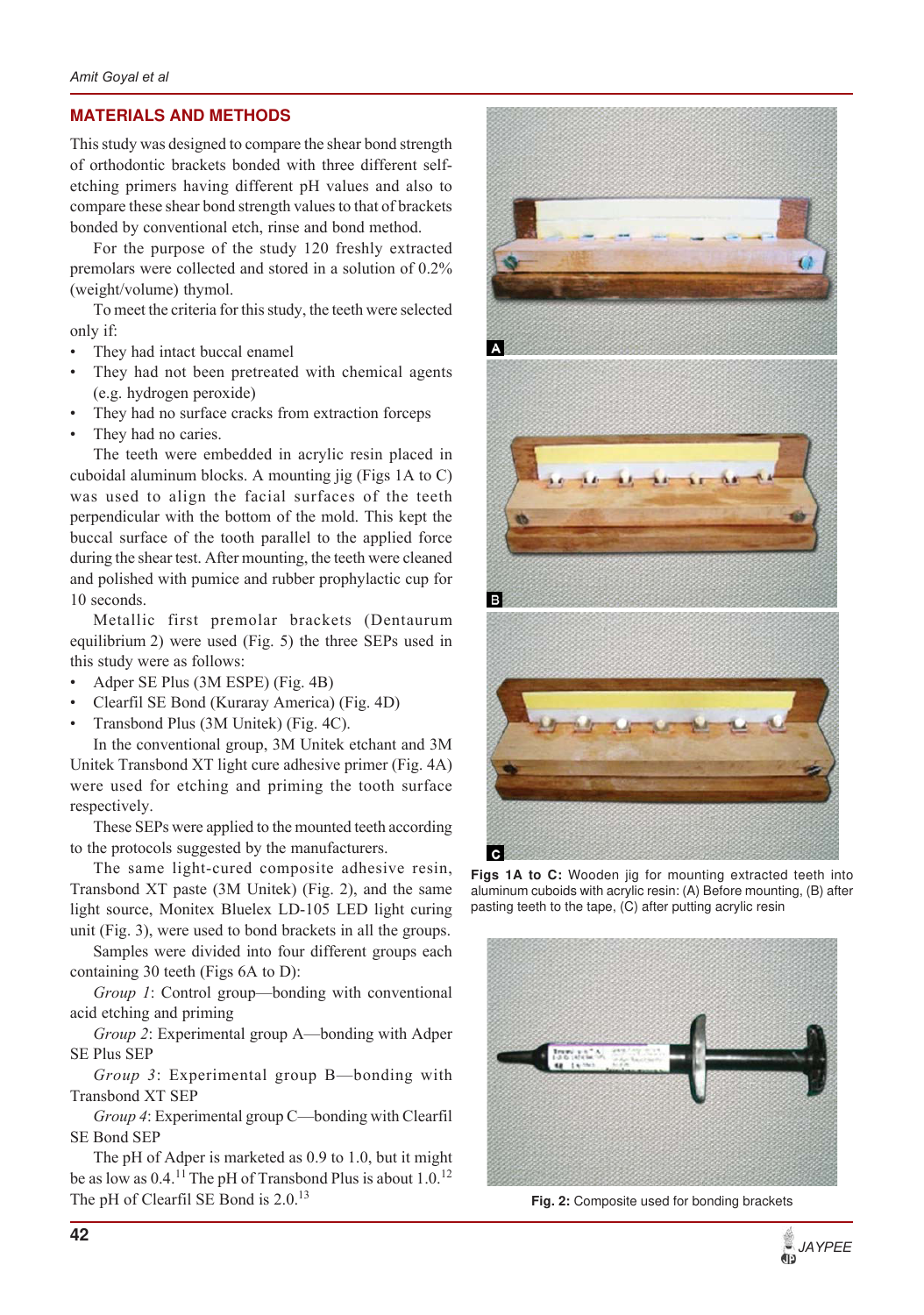*Effect of Self-etchant pH on Shear Bond Strength of Orthodontic Brackets: An in vitro Study*





**Figs 4A to C:** Materials used for bonding brackets to extracted premolars: (A) Transbond XT conventional etch and bond (control group —group 1), (B) Adper SE Plus SEP liquids A and B (group 2), (C) Transbond XP SEP (group 3)



**Fig. 3:** LED light curing unit **Fig. 4D:** Clearfil SE Bond SEP (group 4)



**Fig. 5:** Brackets used in the study Dentaurum equilibrium 2 bracket kit

Shear bond strength test was done with a JJ Lloyd Universal testing machine (Fig. 7) having a capacity of 20000 N (2040 kg) at Brakes India Private Limited, Nanjungud. The machine was set and calibrated according to manufacturer's instructions. The aluminum block with mounted premolar and its bonded bracket were positioned in the jig (Fig. 8), so that the labial surface is parallel to the force during the shear strength test. A steel rod with a flattened end was used to apply load at the bracket. The brackets were shear tested to failure using a load cell of 12N (346.5 Kg) and a crosshead speed of 1.0 mm/min. The force producing failure was recorded in Newton by a computer attached to the machine and converted into force per unit area (MPa) by dividing the measured force values by the surface area of the bracket. The surface area of the mesh was approximately  $9.608$  mm<sup>2</sup> as measured with digital vernier calipers.

#### **Adhesive Remnant Index**

The percentage of the surface of the bracket base covered by adhesive was determined using stereomicroscope (Fig. 9) with an eye piece magnification of 16×.

The percentage of the area still occupied by adhesive remaining on the tooth after debonding was obtained by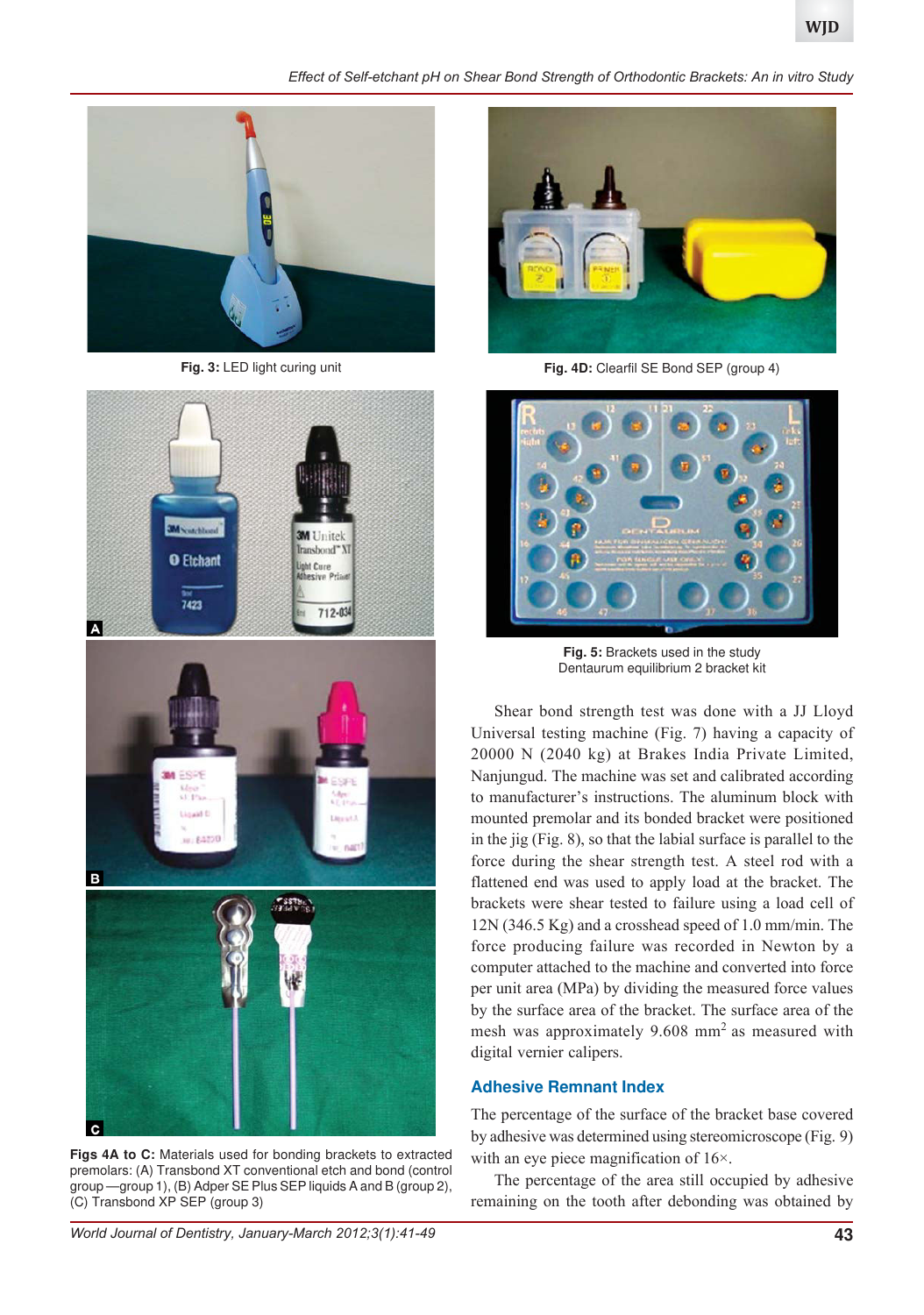*Amit Goyal et al*



Fig. 6A: Ready samples with color coding done: Yellow—group 1



Fig. 6B: Ready samples with color coding done: Blue-group 2



**Fig. 6C:** Ready samples with color coding done: Black—group 3



**Fig. 6D:** Ready samples with color coding done: Green—group 4



**Fig. 7: Universal testing machine** 



**Fig. 8:** Jig for mounting the specimen to the clamp of the universal testing machine

subtracting the area of adhesive covering the bracket base from 100%. Later each tooth was assigned an adhesive remnant index (ARI) value according to Artun and Bergland.<sup>14</sup>

*Score 0*: No adhesive left on the tooth (Fig. 10A)

*Score 1*: Less than 1/2 of adhesive left on the tooth (Fig. 10B)

*Score 2*: More than 1/2 of adhesive left on the tooth (Fig. 10C)

*Score 3*: All adhesive left on the tooth (Fig. 10D).

## **Statistical Analysis**

ANOVA was used to determine whether there was a significant difference in SBS between the four groups, and the Duncan multiple range test was used to determine which groups were significantly different from each other. The Chi-square test was used to compare the bond failure mode (ARI scores) among the four groups. For the statistical analysis, ARI scores of 0 and 1 and of 2 and 3 were combined. Significance for all statistical tests was predetermined at  $p \le 0.05$ .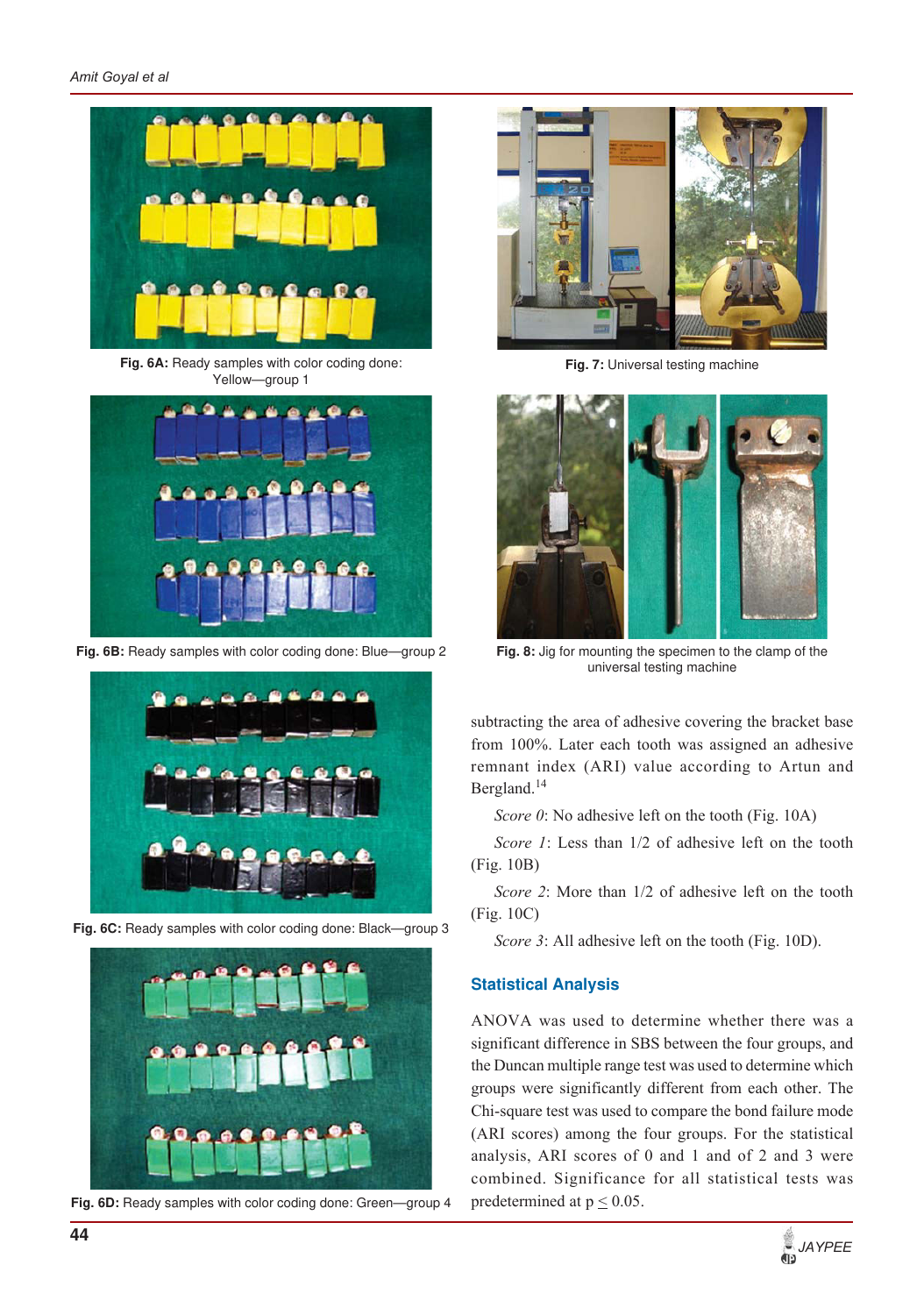*Effect of Self-etchant pH on Shear Bond Strength of Orthodontic Brackets: An in vitro Study*



**Fig. 9:** Stereomicroscope used in the study



Score 0 Score 1 Score 2 Score 3 Score 3 Score 3 Score 3 Score 3



# **RESULTS**

# **Shear Bond Strength**

Mean SBS for all the four groups are shown in Table 1. In the control group (group 1-Transbond XT) the mean shear bond strength was  $11.8027 \pm 0.8056$  MPa; in case of group 2 (Adper SEP) it is  $5.7053 \pm 0.5695$  MPa; in case of group 3 (Transbond SEP) it is  $6.1000 \pm 0.6211$  MPa and in case of group 4 (Clearfil SEP) it is  $6.5000 \pm 0.6689$  MPa (as depicted in Graph 1). The p-value (Table 1) showed that the shear bond strength of the control group was significantly increased compared to experimental groups (groups 2, 3 and 4). Duncan's post-hoc test was done from which it became evident that there was a significant difference between the mean shear bond strengths among all the four groups.

#### **Adhesive Remnant Index**

Comparison between groups was done using Chi-square test (Table 2). p-value was higher than 0.05 which showed a significant difference between the four groups. In selfetching primer group ARI scores (Graphs 3 to 5) show that more than half of the adhesive comes off with the bracket during debonding (score 0 and 1). In control group (Transbond XT) ARI scores (as depicted in Graph 2) show that the entire or more than 50% of adhesive was left over the tooth surface (score 2 and 3). This signifies that most of the failures in the control group were between bracket mesh and adhesive or within the adhesive. In case of experimental groups (2, 3 and 4) it occurred between the resin and the tooth leaving less than half of the adhesive on the tooth surface (score 0 and 1).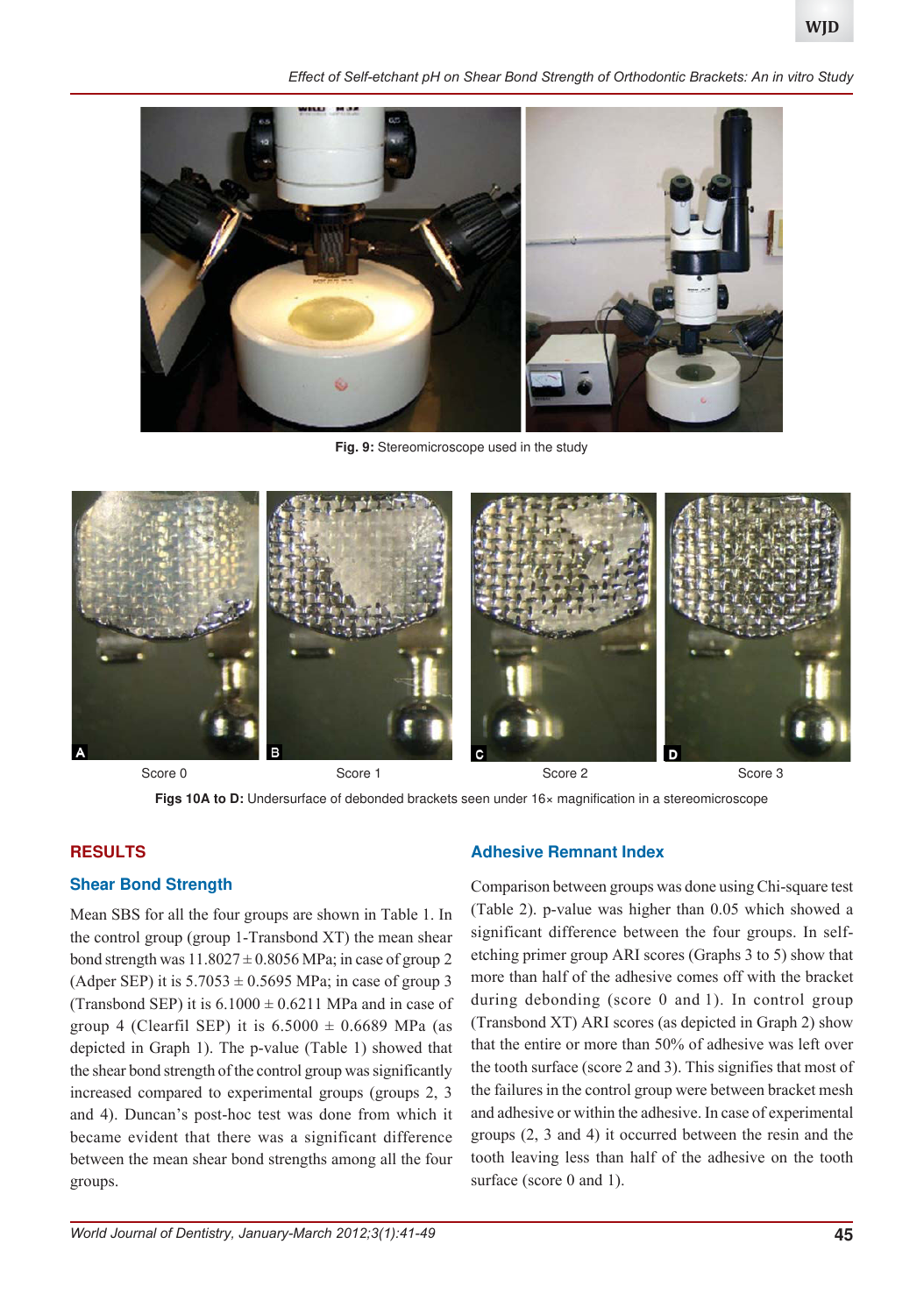| <b>Table 1:</b> Descriptive statistics in megapascals (MPa) and the results of ANOVA for the<br>comparisons between the SBS of the four groups |    |                  |          |           |                 |         |  |  |  |  |
|------------------------------------------------------------------------------------------------------------------------------------------------|----|------------------|----------|-----------|-----------------|---------|--|--|--|--|
| <b>SEP</b>                                                                                                                                     | n  | <b>Total SBS</b> | Mean SBS | <b>SD</b> | Range           | $\star$ |  |  |  |  |
| <b>Transbond conventional</b>                                                                                                                  | 30 | 354,0800         | 11.8027  | 0.8056    | 10.5300-13.0200 | A       |  |  |  |  |
| Adper SE Plus SEP                                                                                                                              | 30 | 171.1600         | 5.7053   | 0.5695    | 4.5600-7.0200   | B       |  |  |  |  |
| <b>Transbond Plus SEP</b>                                                                                                                      | 30 | 183,0000         | 6.1000   | 0.6211    | 4.3600-7.0700   | C       |  |  |  |  |
| Clearfil SE Bond SEP                                                                                                                           | 30 | 195,0000         | 6.5000   | 0.6689    | 5.2300-7.7100   | D       |  |  |  |  |

F ratio = 546.7256; p = 0.0000; \*groups—with the same letters are not significantly different from each other

**Table 2:** Frequency distribution of the ARI scores and the result of the Chi-square comparisons

| Groups                        |    | ARI scores |  |  |  |  |  |  |  |
|-------------------------------|----|------------|--|--|--|--|--|--|--|
|                               |    |            |  |  |  |  |  |  |  |
| <b>Transbond conventional</b> | 30 |            |  |  |  |  |  |  |  |
| Adper SEP                     | 30 |            |  |  |  |  |  |  |  |
| <b>Transbond Plus SEP</b>     | 30 |            |  |  |  |  |  |  |  |
| Clearfil SE Bond SEP          | 30 | 10         |  |  |  |  |  |  |  |

Chi-square =  $8.0094$ ; Degree of freedom =  $9$ ;  $p = 0.5332$ 



Graph 1: Comparison of the SBS of the four groups



**Graph 2:** Pie diagram depicting distribution of ARI scores in group 1



**Graph 3:** Pie diagram depicting distribution of ARI scores in group 2



**Graph 4:** Pie diagram depicting distribution of ARI scores in group 3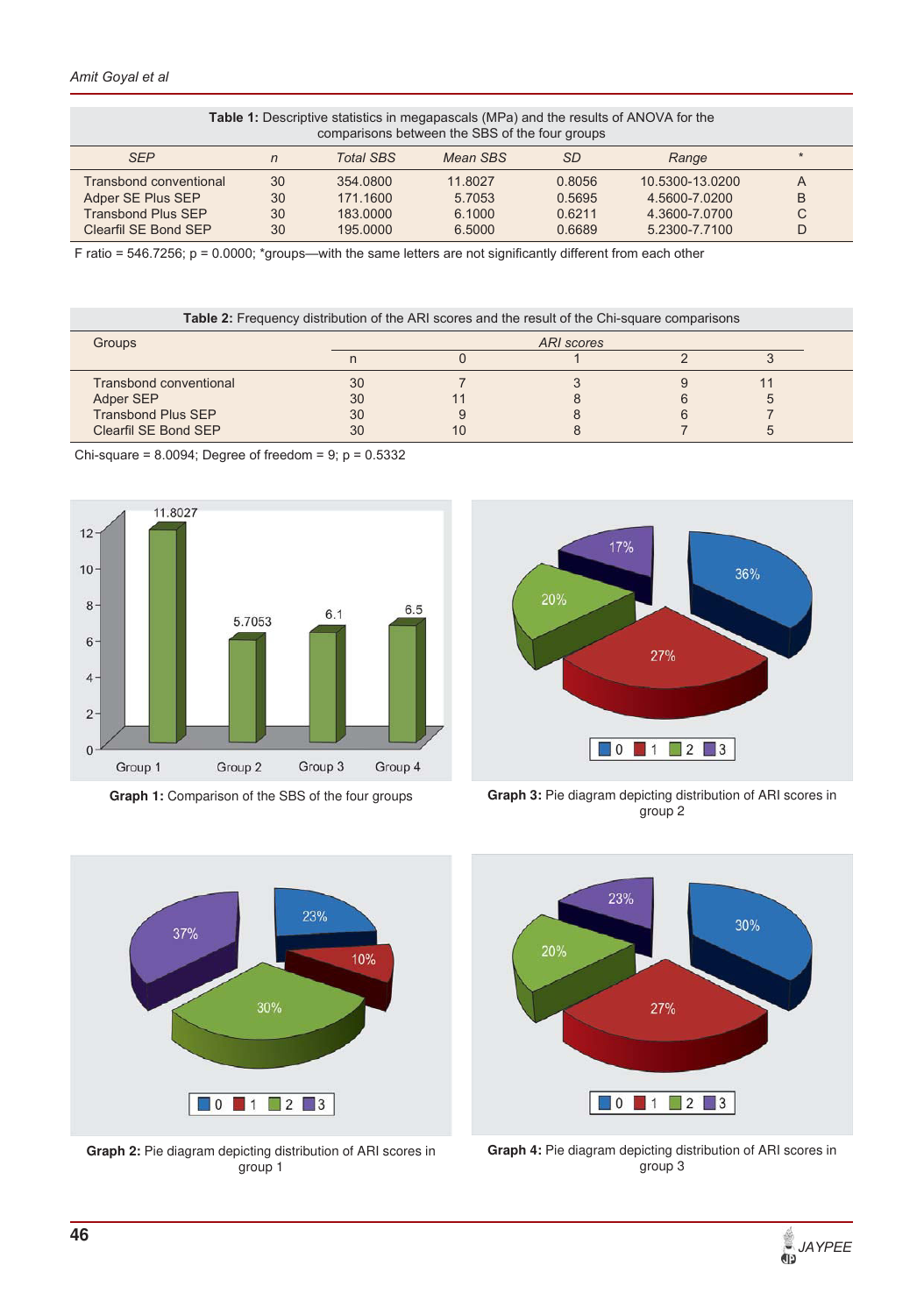

**Graph 5:** Pie diagram depicting distribution of ARI scores in group 4

#### **DISCUSSION**

Various SEPs have been developed with unique formulations, pH values and etching characteristics. Although all SEPs have a low pH, an attempt was made to group these products based on their relative acidity. Van Meerbeek et al classified self-etch adhesives as 'mild' (pH about 2, submicron hybrid layer formation) and 'strong' (pH <1.0, interfacial morphology similar to etch and rinse adhesives).<sup>15</sup> SEPs with a lower pH are typically more aggressive than those that are not as acidic; they have consistently shown greater enamel-dentin dissolution, a deeper etching pattern, and the formation of thicker hybrid layers.16-20 This correlation has been observed on both ground and unground enamel, as well as on dentin. However, the effect of 10 contemporary self-etching systems on the dentin interface morphology was evaluated, and different etching patterns among SEPs of similar pH were observed. It was concluded that the pH of the SEP was not the only determining factor in the self-etchant's aggressiveness. The authors suggested that other factors, including the acid dissociation constant, compound structure, application time, and the solubility of the salts formed by the interactions, also influence the action of SEPs.<sup>21</sup>

Historically, it was assumed that the primary mechanism of retention during bonding was the mechanical interlocking between the enamel and the adhesive. As a result, it was thought that a deeper etching pattern would provide a greater surface area for bonding and thus greater bonding strengths. However, in a test of three SEPs on unground enamel, no correlation was seen between etching aggressiveness and tensile strength. $20$  More specifically, the most aggressive self-etchant was shown to produce a similar etching pattern as a 37% phosphoric acid control, but it produced a tensile bond strength (μTBS) that was significantly lower (13.9

MPa) than the control (27.0 MPa). Conversely, the most aggressive self-etchant had a similar μTBS to the two selfetchants (11.6 and 10.3 MPa) that produced much shallower and uneven etching patterns.<sup>20</sup> Similar findings were observed by De Munck et al who demonstrated that the most acidic of five self-etchants produced the deepest hybrid layer but had the weakest bond strengths to both enamel and dentin.18 Other studies showed that SEPs that produce shallow, less-defined etch patterns on ground enamel achieve similar SBS as those with a deeper etching pattern.<sup>22</sup> However, it was suggested that the bond strength of less aggressive SEPs might produce lower bond strength when used on intact enamel.<sup>23</sup> Moreover, Pashley et al used a modeling approach to show that theoretically, the strength of the adhesive-hard-tissue bond is influenced not only by the hybrid layer and surface adhesion, but also by the strength of the resin.<sup>24</sup> SEPs have different pHs, penetration abilities and SBS values. This range of pH-penetration ability and how it influences the SBS of orthodontic brackets have not been tested.

Although Adper SE Plus is the most acidic among all the self-etching systems used, this system did not provide the highest resin-enamel bond strength value. As Adper SE Plus is very acidic, the adhesive layer after solvent evaporation can be quite thin, meaning polymerization may be inadequate due to oxygen inhibition. This may also explain the observation that increasing the number of coats of aggressive self-etching primers enhances the resin-dentin bond strengths.

A second hypothesis to explain the low resin-enamel bond strength observed for Adper SE Plus is related to the adhesive placed over the self-priming solution. The effect of the residual solvent that remains within the adhesive interface affects the resin-enamel bond strengths. It was demonstrated that lower acetone concentration—which can be anticipated from solvent evaporation during clinical use of the bonding agent—did not seem to lower the resinenamel bond strengths, but rather improved the integrity of the adhesive interface. Besides, the lower the remaining solvent content, the higher the mechanical properties of the polymer formed, which is also relevant for the integrity of the adhesive interface.

 A lower pH produces a deeper etch pattern, but an aggressive etch does not always correlate to greater bond strength. The integrity of the enamel surface after debonding is of primary importance to the clinician; therefore, products with sufficient SBS while minimizing the etching effects on the enamel surface would be more advantageous.

Bond failure sites were characterized using the adhesive remnant index. Analysis of teeth tested showed that there was significant difference in pattern of bond failure sites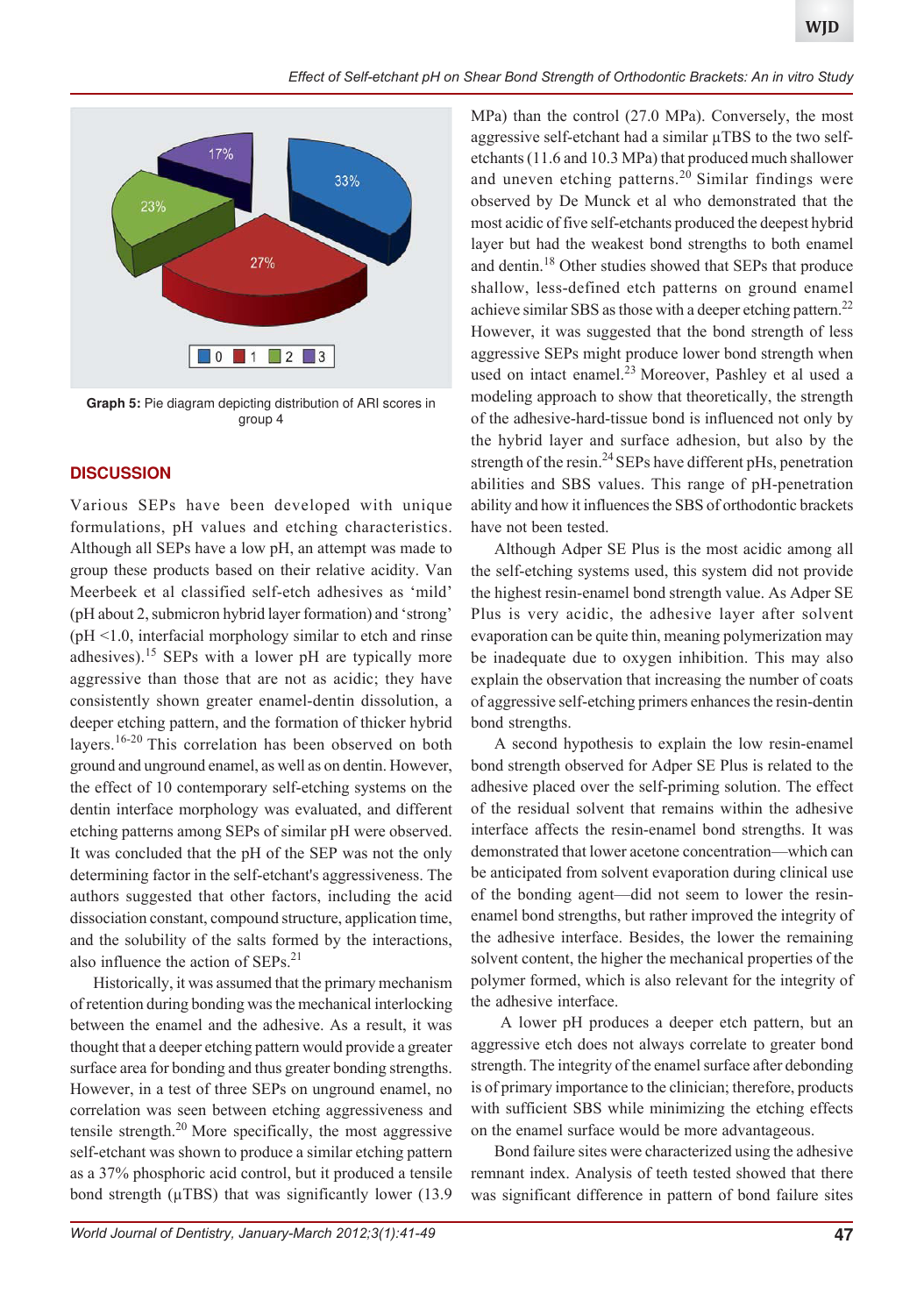among the two groups. There was maximum frequency of score 0 and 1 in self-etch priming group and score of 2 and 3 in conventional group, i.e. majority of the samples in self-etch primer failed at the tooth-adhesive interface, whereas in conventional group failed at the bracket adhesive interface. Previous studies have provided inconsistent findings about the amount of residual adhesive on the teeth with use of self-etching primer. Some studies found less residual adhesive on the enamel with self-etching primer than with conventional phosphoric acid etching, whereas other reported significantly more.

## **CONCLUSION**

The following conclusions can be drawn from the study:

- The SBS of the most acidic SEP in the study Adper is less than the other groups and is also outside the ideal range of 6.0 to 8.0 MPa for bonding orthodontic brackets to teeth.
- The SBS of the other two SEPs, Transbond SEP and Clearfil SE, is less than the control group but is within the ideal range for bonding orthodontic brackets.
- The SEP with the highest pH (least acidic), Clearfil SE Bond, bonded brackets successfully and with the strongest SBS among the three SEPs; this suggests that the pH of the SEP is not the primary determinant of the SBS.

These findings show that factors other than pH, such as the ability of the bonding adhesive to form a chemical bond to enamel and the strength of the bonding adhesive itself, significantly influence the SBS of orthodontic brackets.

The ARI scores signify that the bond failure occurs mostly between the bracket and adhesive or within the adhesive itself while bonding with a conventional etchrinse-bond system; and it occurs between the tooth and the adhesive while bonding with a SEP. So there is an increased chance of enamel removal while using an airotor to remove the remnant composite resin from the tooth surface in case of a conventional etch-rinse-bond method.

So along with reduced chairside time, reduced enamel removal can be another advantage of SEPs.

#### **REFERENCES**

- 1. Bowen RL. Adhesive bonding of various materials to hard tooth tissues. I Method of determining bond strength. J Dent Res 1965;44:690.
- 2. Bowen RL. Adhesive bonding of various materials to hard tooth tissues. II. Bonding to dentin promoted by a surface-active comonomer. J Dent Res 1965;44:895.
- 3. Bowen RL. Adhesive bonding of various materials to hard tooth tissues. III. Bonding to dentin improved by pretreatment and the use of surface-active comonomer. J Dent Res 1965;44:903.
- 4. Bowen RL. Adhesive bonding of various materials to hard tooth tissues IV. Bonding to dentin, enamel and fluorapatite improved by the use of a surface-active comonomer. J Dent Res 1965;44:906.
- 5. Buonocore MG. A simple method of increasing the adhesion of acrylic filling materials to enamel surfaces. J Dent Res 1955;34:849-53.
- 6. Thanos CE, Munholland T, Caputo AA. Adhesion of mesh-base direct-bonding brackets. Am J Orthod 1979;75:421-30.
- 7. Gorelick L. Bonding metal brackets with a self-polymerizing sealant-composite: A 12-month assessment. Am J Orthod 1977;71:542-53.
- 8. Fitzpatrick DA, Way DC. The effect of wear, acid etching and bond removal on human enamel. Am J orthod 1977;72(6): 671-81.
- 9. Bishara SE, Gordan VV, VonWald L, Jakobsen JR. Shear bond strength of composite, glass ionomer, and acidic primer adhesive systems. Am J Orthod Dentofacial Orthop Jan 1999;115(1): 24-28.
- 10. Bishara SE, VonWald L, Laffoon JF, Warren JJ. Effect of a self-etch primer/adhesive on the shear bond strength of orthodontic brackets. Am J Orthod Dentofacial Orthop Jun 2001;119(6):621-24.
- 11. Adper SE Plus material safety data sheet. Available at http:// www3.3m.com/search/ww/en001/msdssearchform.do. Accessed May 13, 2010.
- 12. Adam W Ostby, Samir E Bishara, Gerald E Denehy, John F Laffoon, John J Warren. Effect of self-etchant pH on the shear bond strength of orthodontic brackets. Am J Orthod 2008;134:203-08.
- 13. Clearfil SE Bond material safety data sheet. Available at http:// www.kuraraydental.com/products/19/se\_bond\_primer\_(usa).pdf. Accessed May 13, 2010.
- 14. Artun J, Bergland S. Clinical trials with crystal growth conditioning as an alternative to acid etch enamel treatment. Am J Orthod 1984;85:333-40.
- 15. Van Meerbeek B, De Munck J, Yoshida Y, Inoue S, Vargas M, Vijay P, et al. Buonocore memorial lecture. Adhesion to enamel and dentin: Current status and future challenges. Oper Dent May-Jun 2003;28(3):215-35.
- 16. Di Hipólito V, de Goes MF, Carrilho MR, Chan DC, Daronch M, Sinhoreti MA. SEM evaluation of contemporary self-etching primers applied to ground and unground enamel. J Adhes Dent Autumn 2005;7(3):203-11.
- 17. Tay FR, Sano H, Carvalho R, Pashley EL, Pashley DH. An ultrastructural study of the influence of acidity of self-etching primers and smear layer thickness on bonding to intact dentin.J Adhes Dent Summer 2000;2(2):83-98.
- 18. De Munck J, Vargas M, Iracki J, Van Landuyt K, Poitevin A, Lambrechts P, Van Meerbeek B. One-day bonding effectiveness of new self-etch adhesives to bur-cut enamel and dentin. Oper Dent Jan-Feb 2005;30(1):39-49.
- 19. Tay FR, Pashley DH. Aggressiveness of contemporary selfetching systems. I: Depth of penetration beyond dentin smear layers. Dent Mater Jul 2001;17(4):296-308.